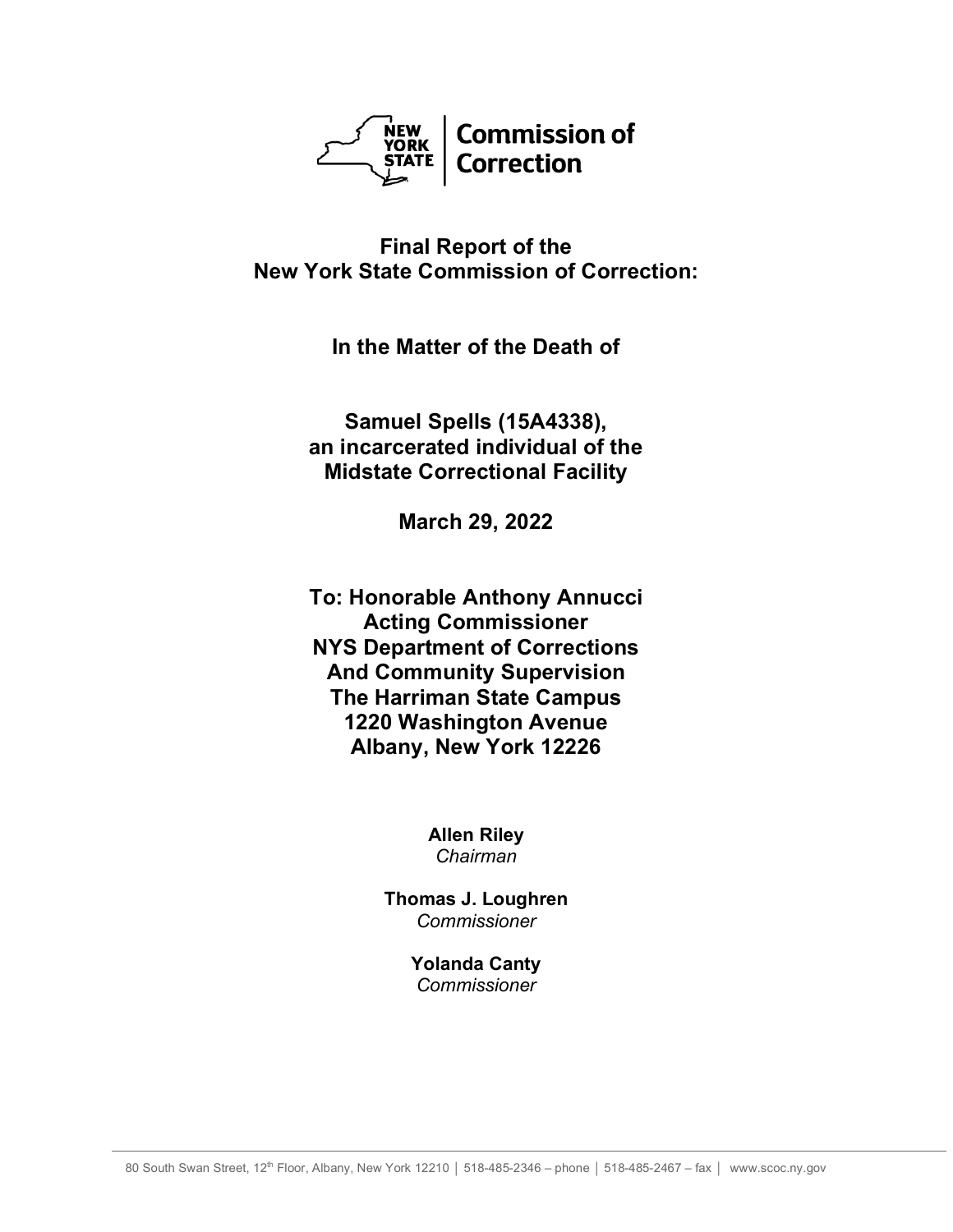### GREETINGS:

WHEREAS, the Medical Review Board has reported to the NYS Commission of Correction pursuant to Correction Law, section 47(1)(d), regarding the death of Samuel Spells who died on June 18, 2019, while an incarcerated individual in the custody of the NYS Department of Corrections and Community Supervision at the Midstate Correctional Facility, the Commission has determined that the following final report be issued.

### FINDINGS:

- 1. Samuel Spells was a 36-year-old male who died on 6/18/19 from a suicidal hanging while in the custody of the New York State Department of Corrections and Community Supervision (NYS DOCCS) at Midstate Correctional Facility (CF).
- 2. Spells was born in East Meadow, NY. Spells was survived by a mother and four children. Spells received a GED in 2001. There was no further demographic or social history information available for Spells.



In the instant offense on 12/11/14 in Suffolk County, Spells was unlawfully in possession of more than  $\frac{1}{2}$  ounce of cocaine with intent to sell as well as scales for weighing the cocaine and glassine envelopes for packaging it. Additionally, Spells was in possession of a loaded .38 caliber RG40 handgun, a Ruger mini 14 semi-automatic rifle, a bushmaster semi-automatic rifle, and a German 12-gauge shotgun. Spells was arrested by the Suffolk County Police and remanded to the Suffolk County Jail where Spells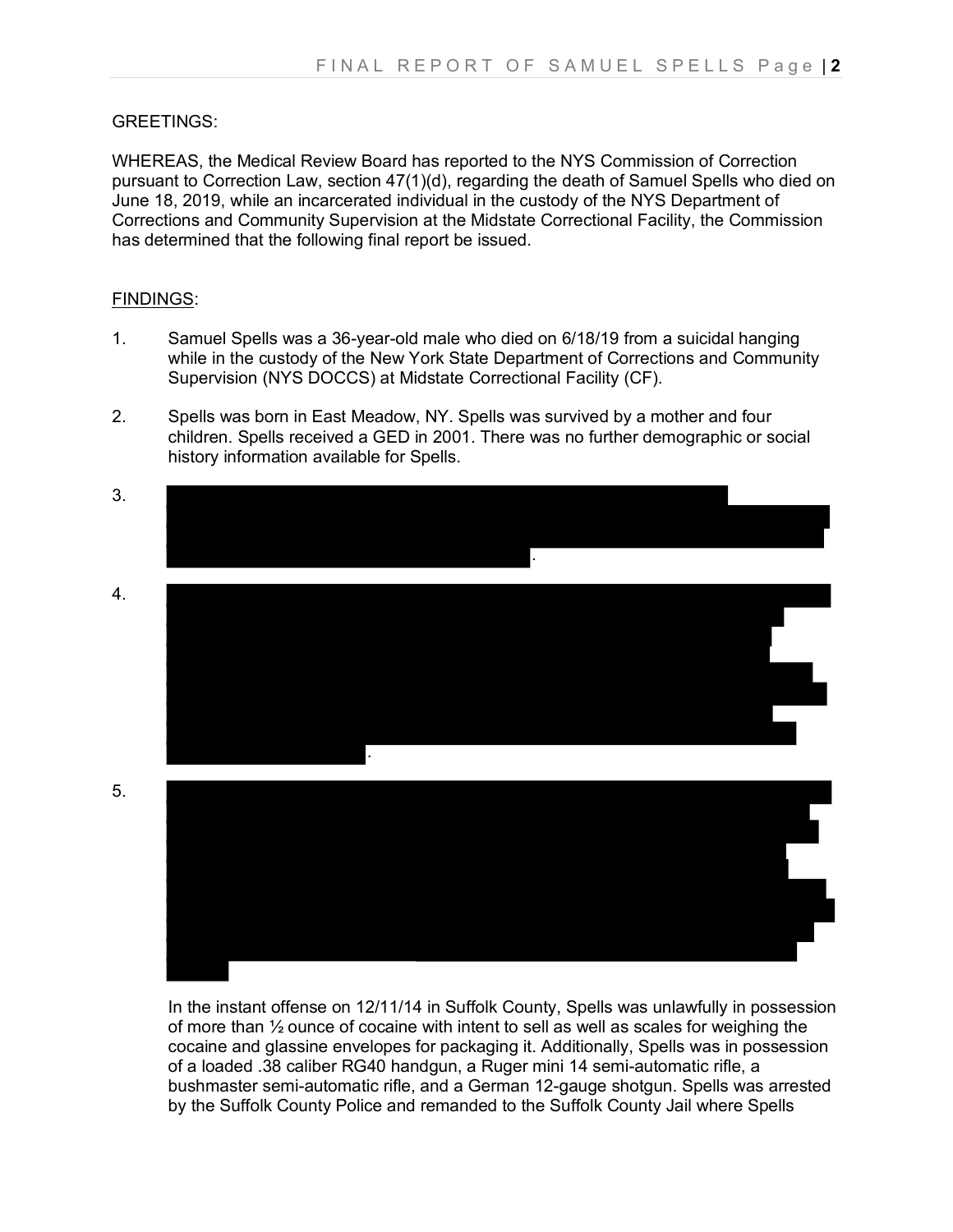remained until being sentenced to NYS DOCCS. Spells was sentenced in October 2015 to serve 7 years of incarceration.

- 6. Spells was admitted into NYS DOCCS at Downstate CF on 10/29/15. Spells was transferred to Mohawk CF on 11/19/15. NYS DOCCS' documentation indicated that Spells spent time in Cayuga CF, Bare Hill CF, Upstate CF, Franklin, Cape Vincent CF, and Gouverneur CF until being transferred to Midstate CF on 5/14/19. This is where Spells remained until the terminal event.
- 7. During Spells' incarceration, Spells received seven Tier 2 infractions for violent conduct, fighting, direct order, out of place, creating a disturbance, movement violation, unauthorized exchange, unauthorized legal, delay count, count violation, property unauthorized, and smuggling. Spells received sanctions that included keeplock, no packages, no phone, no commissary, and no recreation. Spells received four Tier 3 infractions for creating a disturbance, property unauthorized, direct order, out of place, smoking, urinalysis test, movement violation, drug possession, smuggling, hearing disp, and facilitating correspondence. Spells received sanctions that included keeplock, special housing unit (SHU), no phone, no recreation, no packages, and no commissary.
- 8. NYS DOCCS' records indicated that Spells was transferred nine times during his 2015 incarceration. Five of the transfers were for program purposes and four of the transfers were disciplinary related.
- 9. On 1/4/19 at 10:30 p.m. at Franklin CF, Spells received a Tier 2 infraction for violent conduct, creating a disturbance, fighting, and direct order. Spells was sanctioned to 30 days keeplock. NYS DOCCS' documentation indicated that Spells was transferred from Franklin CF SHU to Gouverneur CF SHU 200 on 1/15/19 due to unsuitable behavior.
- 10. On 2/15/19, Spells was transferred from Gouverneur CF to Cape Vincent CF for program purposes after finishing the 30-day keeplock sanction.
- 11. On 2/20/19 at 11:00 a.m. at Cape Vincent CF, Spells received a Tier 3 infraction for a failed urinalysis test. Spells was sanctioned to 30 days keeplock and 60 days of no recreation, packages, commissary, or phone. CO N.D. submitted a regular mental health referral for Spells after Spells was placed in SHU-A-1 on keeplock status for the Tier 3 infraction. Spells was referred to mental health for having a significant change in sleeping habits and communication, and for verbalizing that people were out to get him.

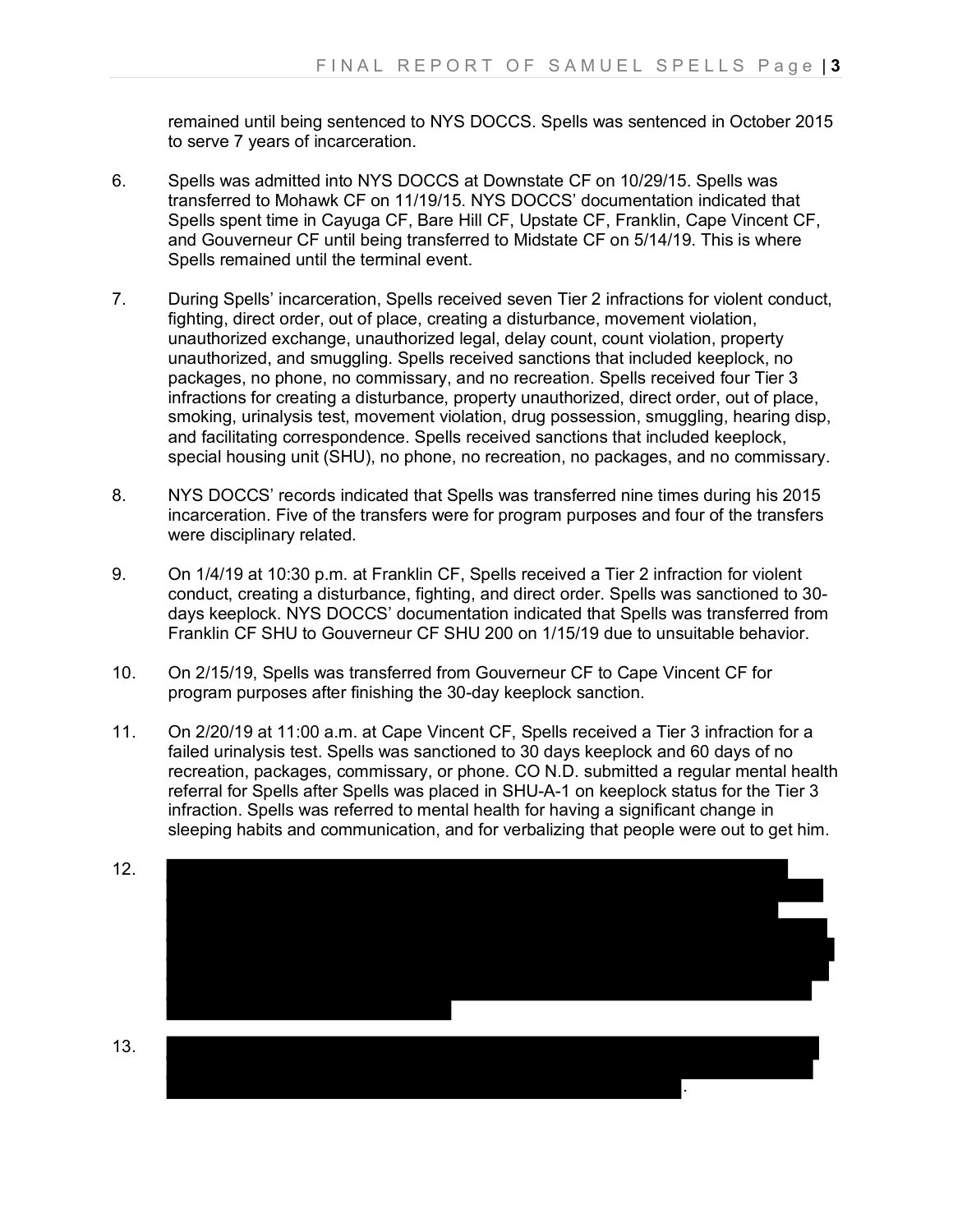14. On 3/4/19 at 4:00 p.m., Sergeant (Sgt.) J.C. submitted a regular mental health referral for Spells due to Spells being very disruptive of other incarcerated individuals and staff, and for verbalizing that people were out to get him. Sgt. J.C. documented that Spells was not suicidal.



- 16. On 3/15/19, NYS DOCCS' documentation indicated that Spells completed the 30-day keeplock sanction.
- 17. On 3/20/19 at 6:35 p.m., Spells received a Tier 3 infraction for creating a disturbance, property unauthorized, direct order, out of place, hearing disp, and smoking. Spells was sanctioned to 53 days in SHU, and 60 days of no recreation, packages, commissary, or phone. Sgt. T.R. submitted a regular mental health referral due to Spells' request to see OMH and for Spells thinking people were out to get him.
- 18.
- 19. On 4/8/19, Spells was transferred from Cape Vincent CF to Gouverneur CF for a SHU to SHU transfer.
- 20. On 5/12/19, NYS DOCCS' documentation indicated that Spells completed the 53-day SHU sanction.
- 21. On 5/14/19, Spells was transferred from Gouverneur CF to Midstate CF after completing a 53-day SHU sanction. NYS DOCCS' documentation indicated that Spells' transfer was for program purposes.



24. On 5/22/19 at 8:10 p.m., Spells received a Tier 2 infraction for Violent Conduct and Fighting. Spells was sanctioned to 24 days keeplock and 30 days of no packages,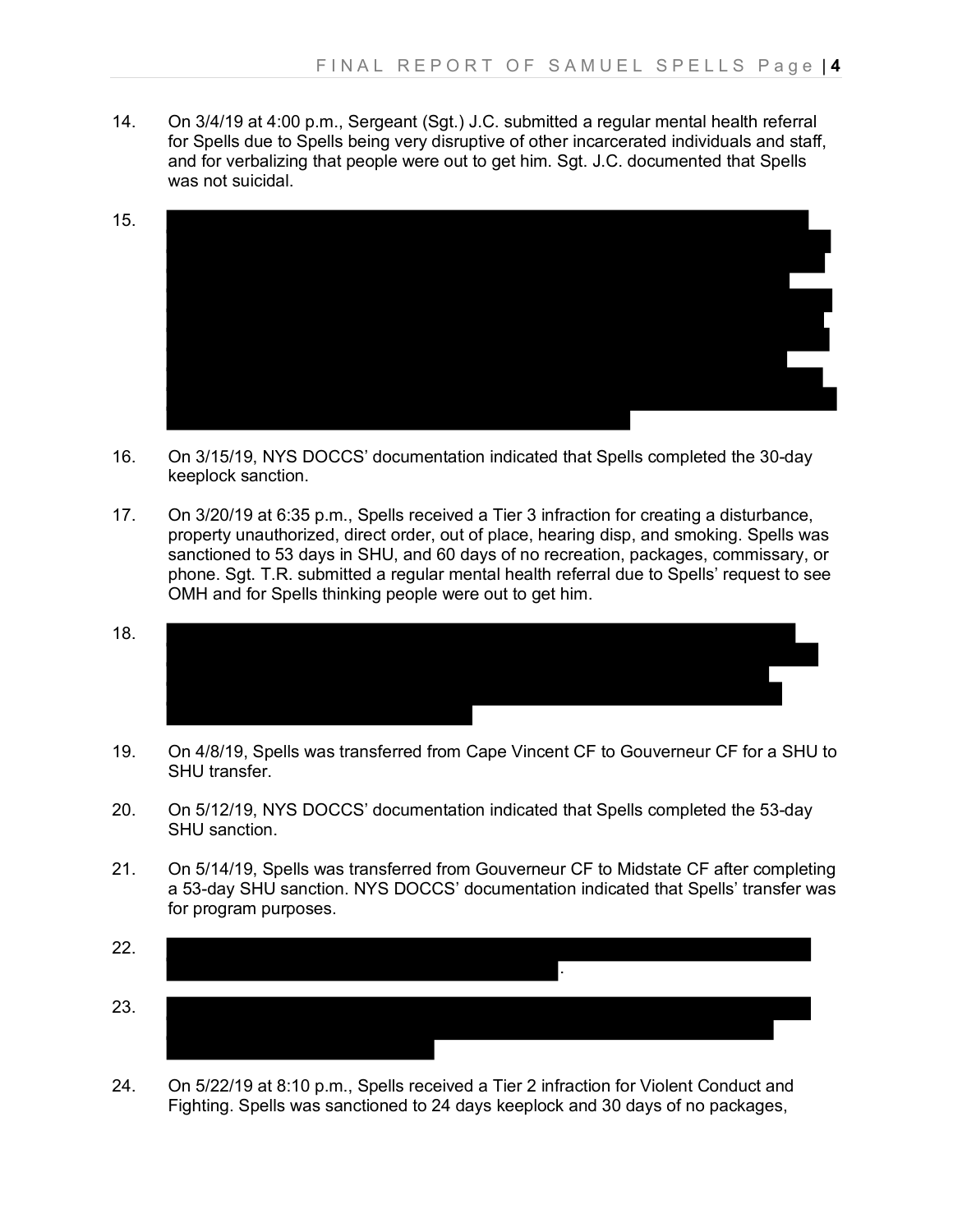

commissary, or phone.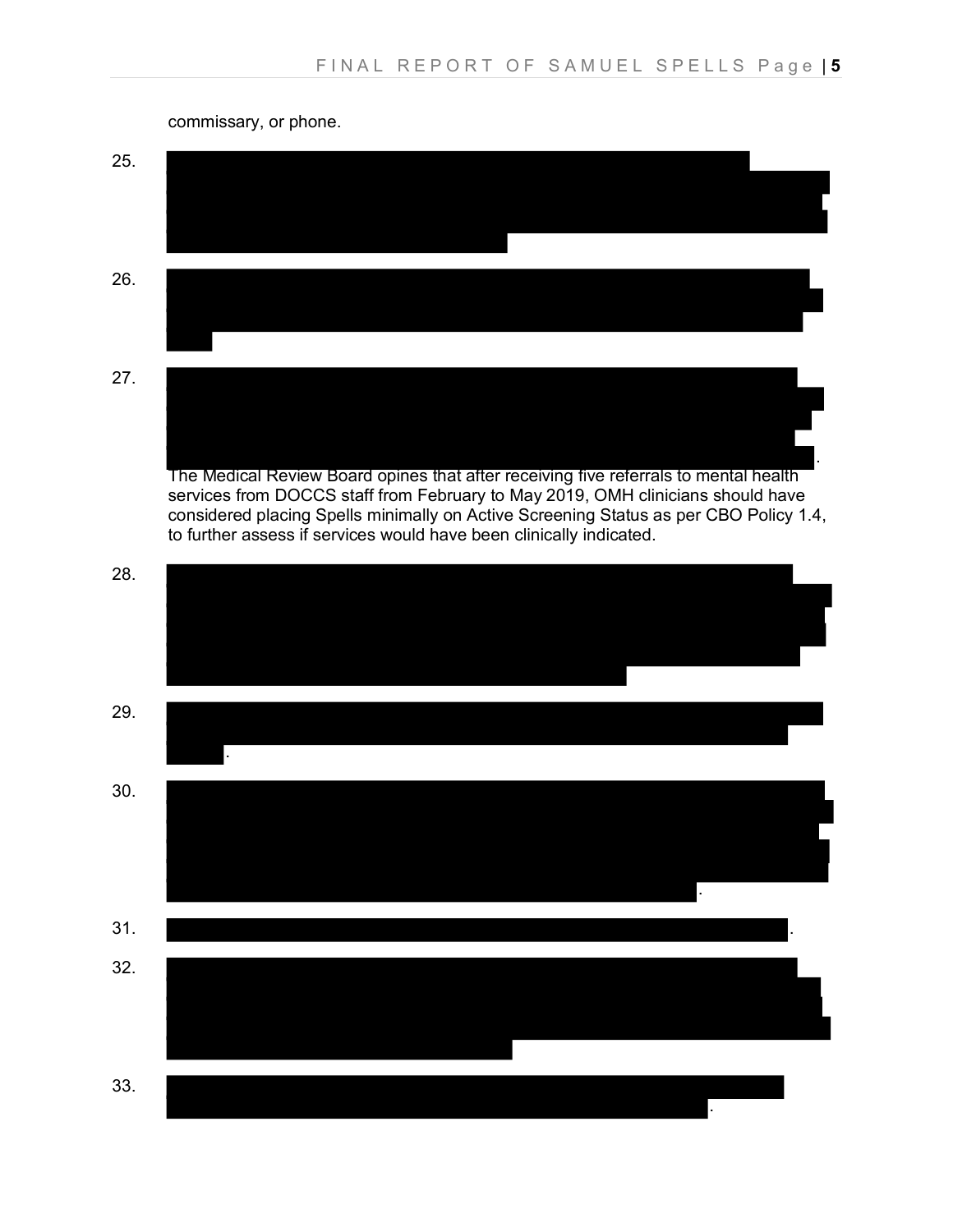- 34. On 6/14/19, NYS DOCCS' documentation indicated that Spells completed the 24-day keeplock sanction.
- 35. On 6/16/19 at 5:45 p.m., security made a mental health referral to OMH indicating that Spells made a statement about committing self-harm due to hearing unknown voices.
- 36.
- 37.



Spells should have minimally been placed in Active Screening Status to further follow and determine if services were clinically indicated.

- 38. On 6/18/19 at 11:45 a.m. in the Dorm1E day room, Corrections Officer (CO) A.J. observed Incarcerated Individual (II) B. holding a broom and was threatening to hit Spells with it. Spells was seen taking a fighting stance. CO A.J. gave several direct orders for Spells to place his hands on the wall. After CO A.J. gave several more direct orders to Spells, Spells did comply with no further incident. Sergeant (Sgt.) M.B. was notified of the incident. Sgt. M.B. responded to the dorm and Spells was escorted off the dorm and placed in the Sgt.'s van to be escorted to a different location to be interviewed. Spells refused to get out of the van and reported that he would not move anywhere but "the box". Spells would not give a reason for the statement. Sgt. A.J. gave Spells several direct orders to get out of the van but Spells refused. Sgt. A.J. notified the Watch Commander who authorized Spells to be placed in SHU 10-1-16. Spells was escorted to SHU 10-1 with no further incident.
- 39. On 6/18/19 at 1:08 p.m. in the SHU, Sgt. C. interviewed Spells for a Suicide Prevention Screening Guidelines for the SHU/keeplock admission. Spells answered all the questions on the screening with no triggers to notify mental health for an immediate or regular mental health referral.
- 40. On 6/18/19 at 2:35 p.m., CO K.S. documented that the last 30-minute round in SHU 10- 1 block was completed.
- 41. On 6/18/19, Acting Superintendent (AS) W.B. documented conducting a round with Acting Captain (AC) Lt. M.S. at 2:36 p.m. on SHU 10-1. Documentation indicated that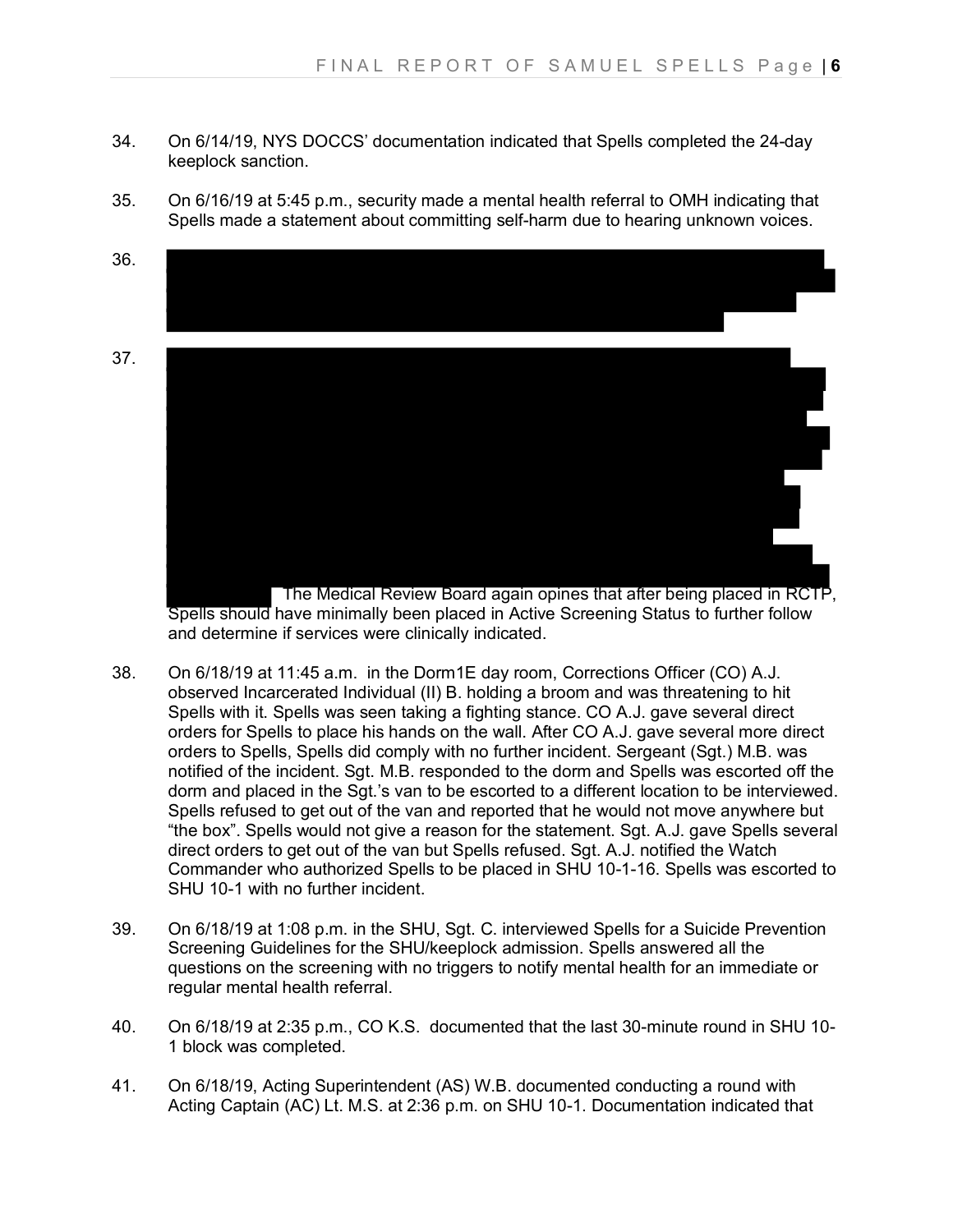Spells was observed in cell #16 at 2:40 p.m. and that Spells did not display any signs of distress and did not attempt to engage with AS W.B. or AC M.S. while viewing Spells' cell.

42. On 6/18/19 at 2:55 p.m., CO M.H. was conducting rounds on SHU 10-1. CO M.H. documented not seeing Spells in cell #16. CO M.H. approached the door and observed Spells seated on the floor with his back to the cell door, and a sheet tied to the cell window. CO M.H. pounded on the door and Spells did not respond. CO M.H. ran to the SHU office to get assistance and a medical emergency was initiated. CO J.P. and CO M.H. returned to cell #16 and observed that Spells had not moved and COs M.H. and J.P. entered the cell. CO J.P. used the cutdown tool to cut the sheet from the window and CO M.H. assisted Spells to the floor. CO M.H. removed the sheet from around Spells' neck and CO J.O. initiated Cardiopulmonary Resuscitation (CPR). CO J.P. retrieved the automated external defibrillator (AED) and first aid kit. CO J.P. applied the AED to Spells with no shock advised and CPR was continued. CO J.P. administered one dose of Narcan with no effect. Medical arrived at the scene and requested for Emergency Medical Services (EMS) to be notified.



## ACTIONS REQUIRED:

## TO THE OFFICE OF MENTAL HEALTH, DIVISION OF FORENSIC SERVICES:

The Division shall conduct a quality assurance review regarding the mental health screening and assessments of Spells and why active screening status was not considered for a patient with multiple referrals.

A report of findings and corrective actions shall be forwarded to the Medical Review Board upon completion.

*In a response to the Commission's preliminary report dated 1/11/22, the Office of Mental Health indicated that the requested review was completed with corrective action(s) taken.*

WITNESS, HONORABLE THOMAS J. LOUGHREN, Commissioner, NYS Commission of Correction, Alfred E. Smith State Office Building, 80 South Swan Street, 12<sup>th</sup> Floor, in the City of Albany, New York 12210 on this 29<sup>th</sup> day of March, 2022.

Jomas  $\overline{a}$ 

Thomas J. Loughren Commissioner & Chair Medical Review Board